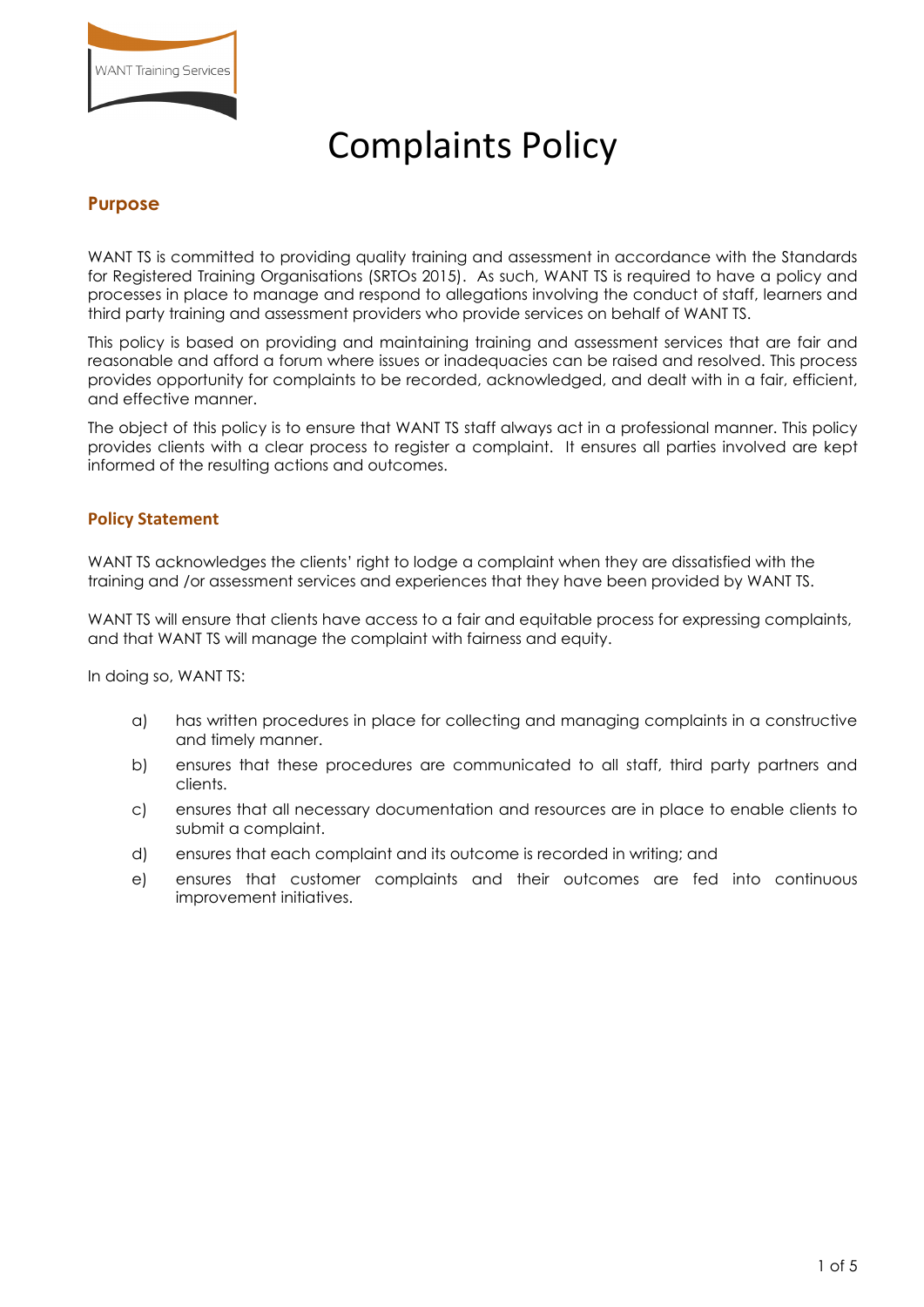

# **Definitions**

**The following words and expressions have the following specific meaning, as in the Standards for Registered Training Organisations (RTOs) 2015.** 

**Third party** means any party that provides services on behalf of the RTO but does not include a contract of employment between an RTO and its employee.

# **Policy Principles**

#### **Principles**

In managing complaints, WANT TS will ensure that:

- a) The principles of natural justice and procedural fairness are adopted at every stage of the complaint process.
- b) The complaints policy is publicly available.
- c) There is a procedure for making a complaint.
- d) Complaints are treated seriously and dealt with promptly, impartially, sensitively, and confidentially.
- e) Complaints will be resolved on an individual case basis, as they arise.
- f) All clients have the right to express a concern or problem and/or lodge a complaint if they are dissatisfied with the training and assessment services that they have been provided (including through a third party) or the behavioural conduct of another learner.
- g) All complaints are acknowledged in writing and finalised as soon as practicable.
- h) The complaint resolution procedure is based on the understanding that no action will be taken without consulting the complainant and respondent, using a process of discussion, cooperation, and conciliation.
- i) The rights of the complainant and respondent will be acknowledged and protected throughout the complaint resolution process, including the conduct of separate interviews initially.
- j) In the interest of confidentiality, the number of people involved in the resolution process will be kept to a minimum.
- k) Final decisions will be made by the Director WANT TS or an independent party to the complaint.
- l) The complaint resolution procedure emphasises mediation and education while acknowledging that in some instances formal procedures and disciplinary action may be required.
- m) If the complaints process fails to resolve the complaint or the complainant is not satisfied with the outcome of the complaint the matter will be referred to an independent third party for review, at the request of the complainant. All costs incurred for the third-party review will be advised to the complainant.
- n) If the complaint will take in excess of 60 calendar days to finalise WANT TS will inform the complainant in writing providing the reasons why more than 60 calendar days are required. The complainant will also be provided with regular updates on the progress of the complaint.
- o) Victimisation of complainants, respondents, or anyone one else involved in the complaint resolution process will not be tolerated.
- p) All complaints will be handled as Staff-In-Confidence and will not affect or bias the progress of the client in any current of future training.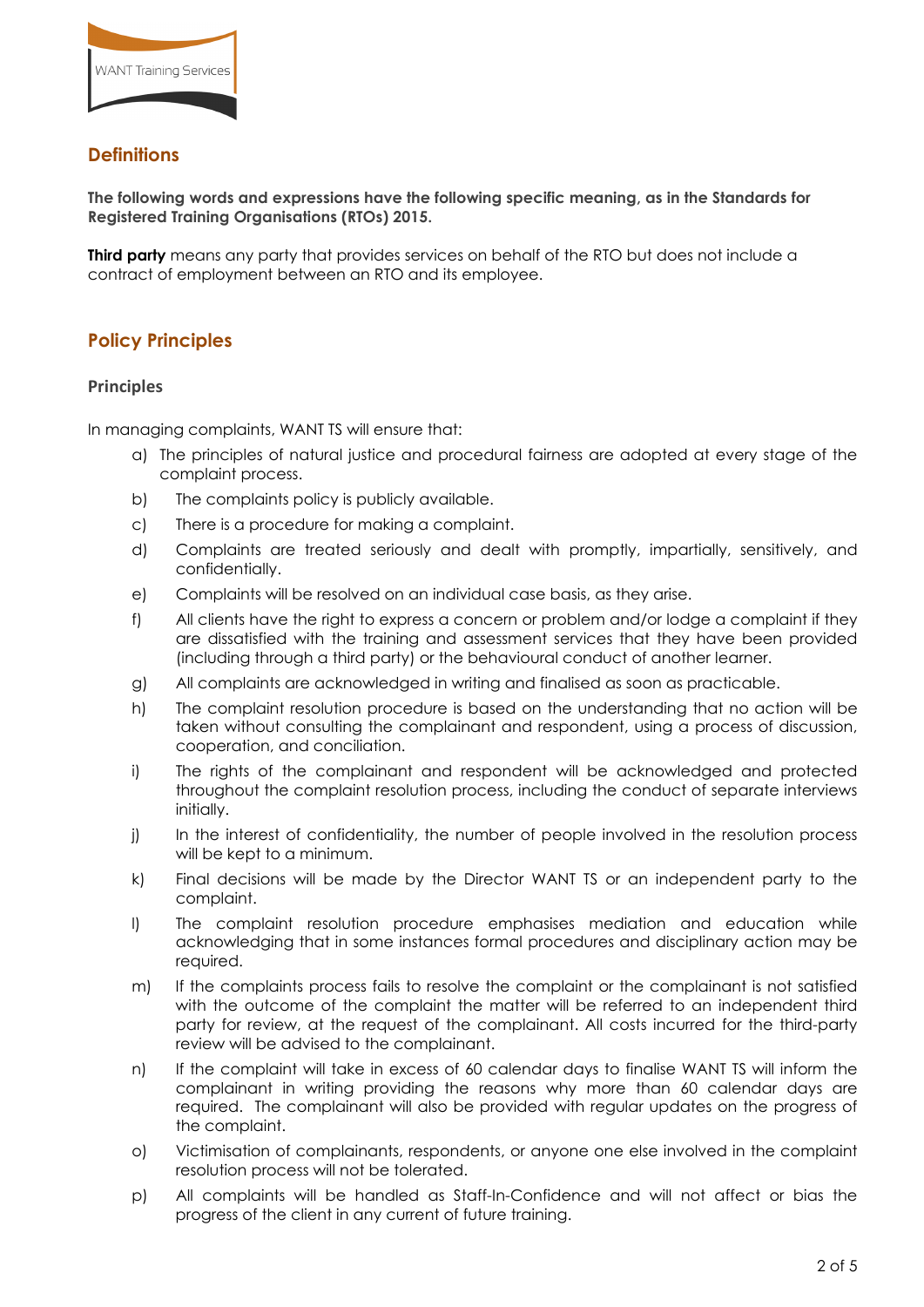

# **Types of Complaints**

A complaint may include allegations involving the conduct of:

- a) WANT TS, its trainers, assessors, or other staff; or
- b) A third-party providing services on behalf of WANT TS, its trainers, assessors or other staff; or
- c) A learner of WANT TS.

### **WANT TS Responsibilities**

The Director of WANT TS is the Complaints Resolution Officer. The Director may delegate responsibility for the resolution of the complaint if necessary.

Details concerning the scope of the Complaints Policy are to be clearly displayed throughout the organisation and contained within the Staff Induction Process, Client Handbook and WANT TS website.

#### **Process**

#### **Complaints**

If a client has a complaint, they are encouraged to speak immediately with the trainer/assessor to resolve the issue. If the complainant is not satisfied that the issue has been resolved they will be asked to complete a Complaints Form, to lodge a formal complaint. WANT TS will then investigate the complaint and advise the complainant of the outcome.

If the complainant is not satisfied with the outcome they may write to the Director, setting out in detail the issue of concern. This may lead to occasions where an industry-training representative may be invited to act as an objective party to negotiate a satisfactory resolution.

#### **Complaints Process**

All complaints shall follow the below process:

Student to access the **"Complaints Form"** on the "Policy and Procedure Page" in their CANVAS Course.

- a) Complaints are to be made in writing within 7 calendar days of the incident using the Complaints Form.
- b) A submitted complaint form will constitute a formal complaint from the client. Further detail of the complaint can be provided by the client verbally.
- c) The Director WANT TS must be informed of receipt of all complaints immediately.
- d) The Director WANT TS may delegate responsibility for the resolution of the complaint.
- e) In the case of a complaint, the Director WANT TS will initiate a transparent, participative investigation to identify the issues.
- f) Complaints will be processed in accordance with the Complaints flowchart Annex A.
- g) Complaints, where possible, are to be resolved within 14 calendar days of the initial application.
- h) In all cases the conclusion will be assessed by the Director WANT TS.
- i) The Client will be advised in writing of the outcome of their complaint, within seven (7) days of resolution.
- j) If the outcome is not to the satisfaction of the Client, they may seek an appointment with the Director WANT TS.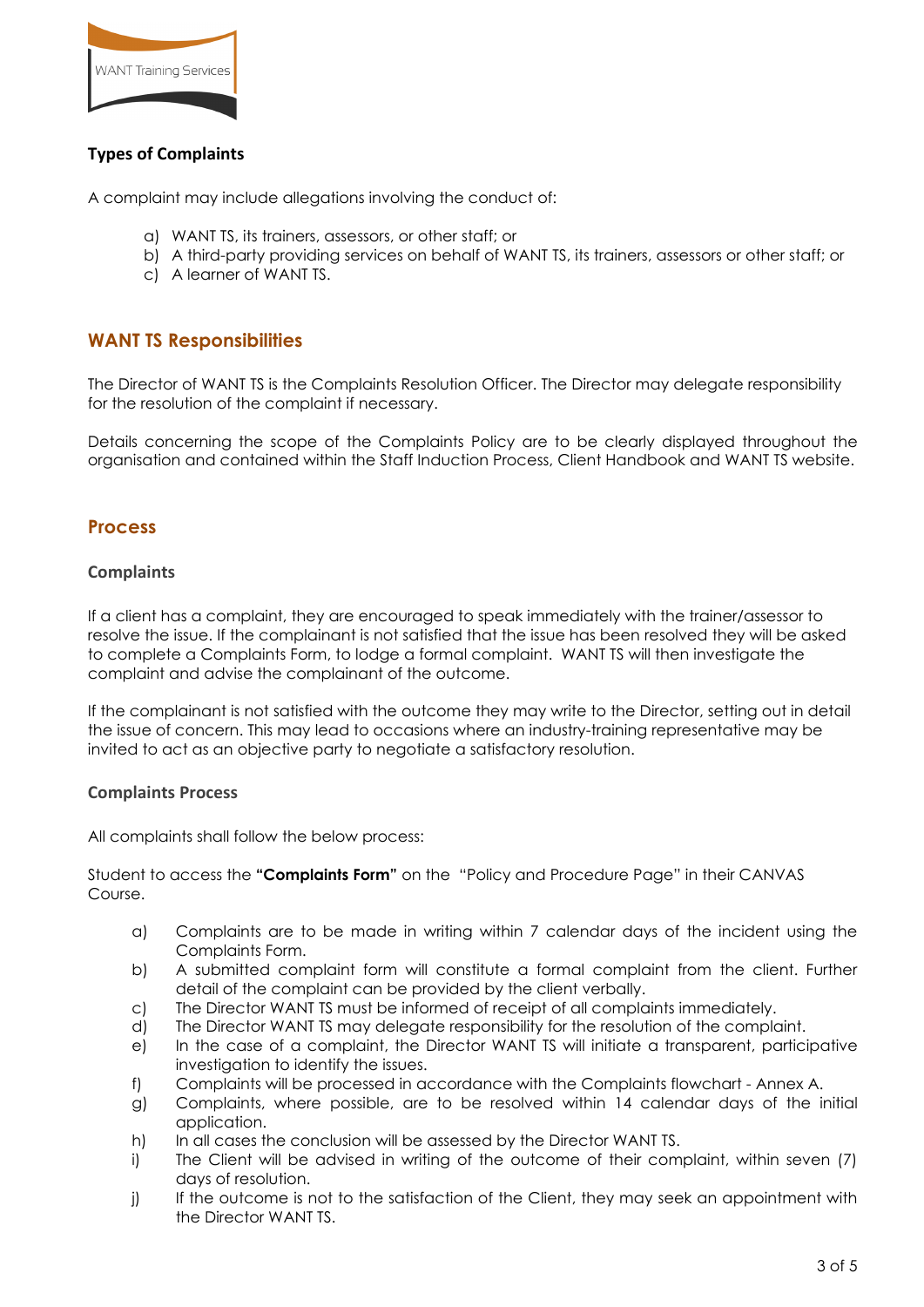

k) If the client is not satisfied with the decision, they have the option to seek outside assistance to pursue the complaint.

# **Access & Equity**

The WANT TS Access & Equity Policy applies. (See Access & Equity Policy)

#### **Records Management**

Records of all complaints and their outcomes are maintained securely.

Records of complaints include:

- a) How the complaint was dealt with.
- b) The outcome of the complaint.
- c) The timeframes for resolution of the complaint.
- d) The potential causes of the complaint; and
- e) The steps taken to resolve the complaint.

All documentation from Complaints processes are maintained in accordance with Records Management Policy. (See Records Management Policy)

#### **Monitoring and Improvement**

All complaints practices are monitored by the Director WANT TS and will be discussed at Management Review Meetings with areas for improvement identified and acted upon. (See Continuous Improvement Policy)